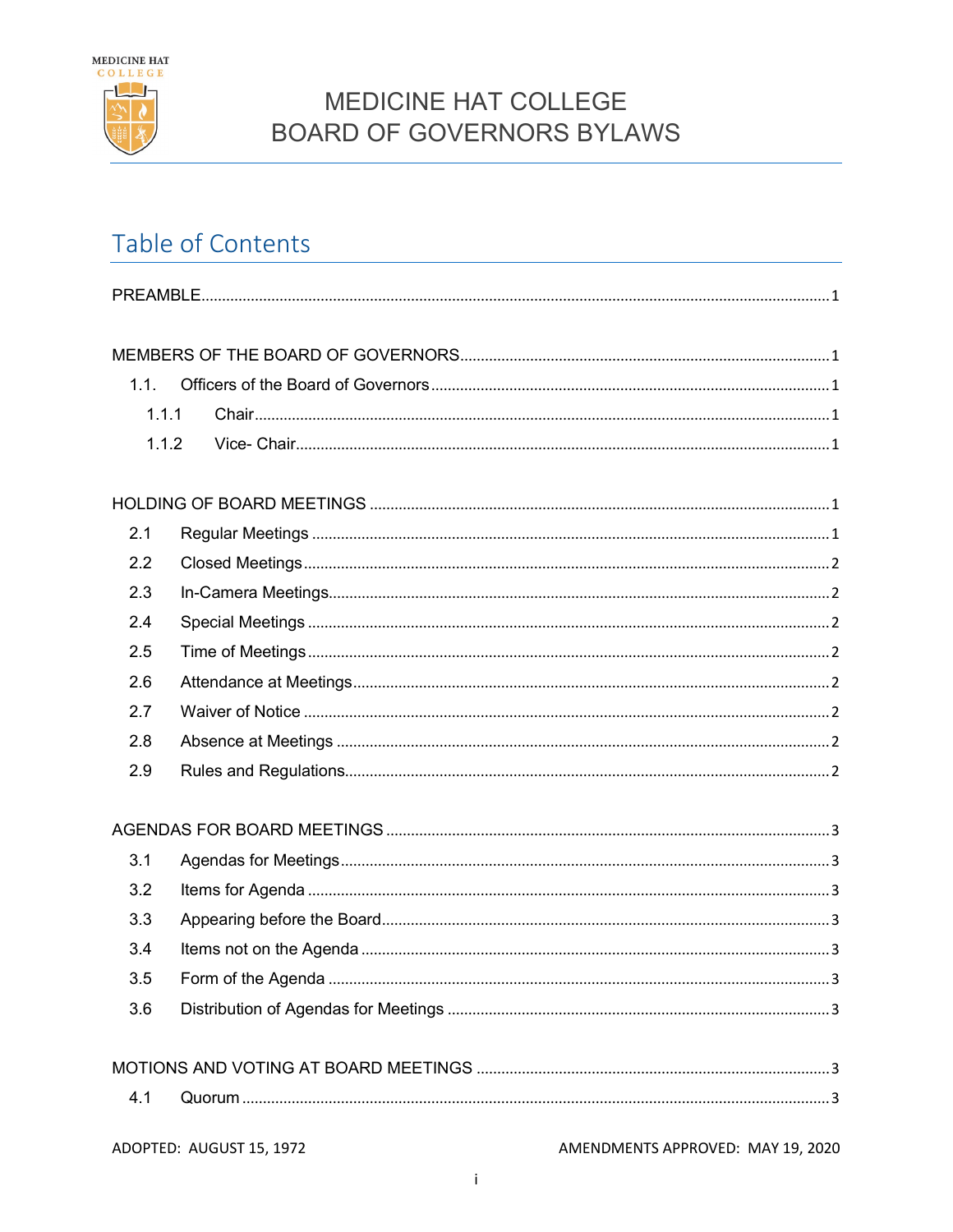

| 4.2  |                                    |
|------|------------------------------------|
| 4.3  |                                    |
| 4.4  |                                    |
| 4.5  |                                    |
| 4.6  |                                    |
| 4.7  |                                    |
| 4.8  |                                    |
| 4.9  |                                    |
| 4.10 |                                    |
| 4.11 |                                    |
|      |                                    |
|      |                                    |
| 5.1  |                                    |
| 5.2  |                                    |
| 5.3  |                                    |
| 5.4  |                                    |
| 5.5  |                                    |
|      |                                    |
|      |                                    |
| 6.1  |                                    |
|      |                                    |
|      |                                    |
| 7.1  |                                    |
|      | 72 Disbursements<br>6 <sup>1</sup> |
|      |                                    |
|      |                                    |
| 8.1  |                                    |
| 8.2  |                                    |
| 8.3  |                                    |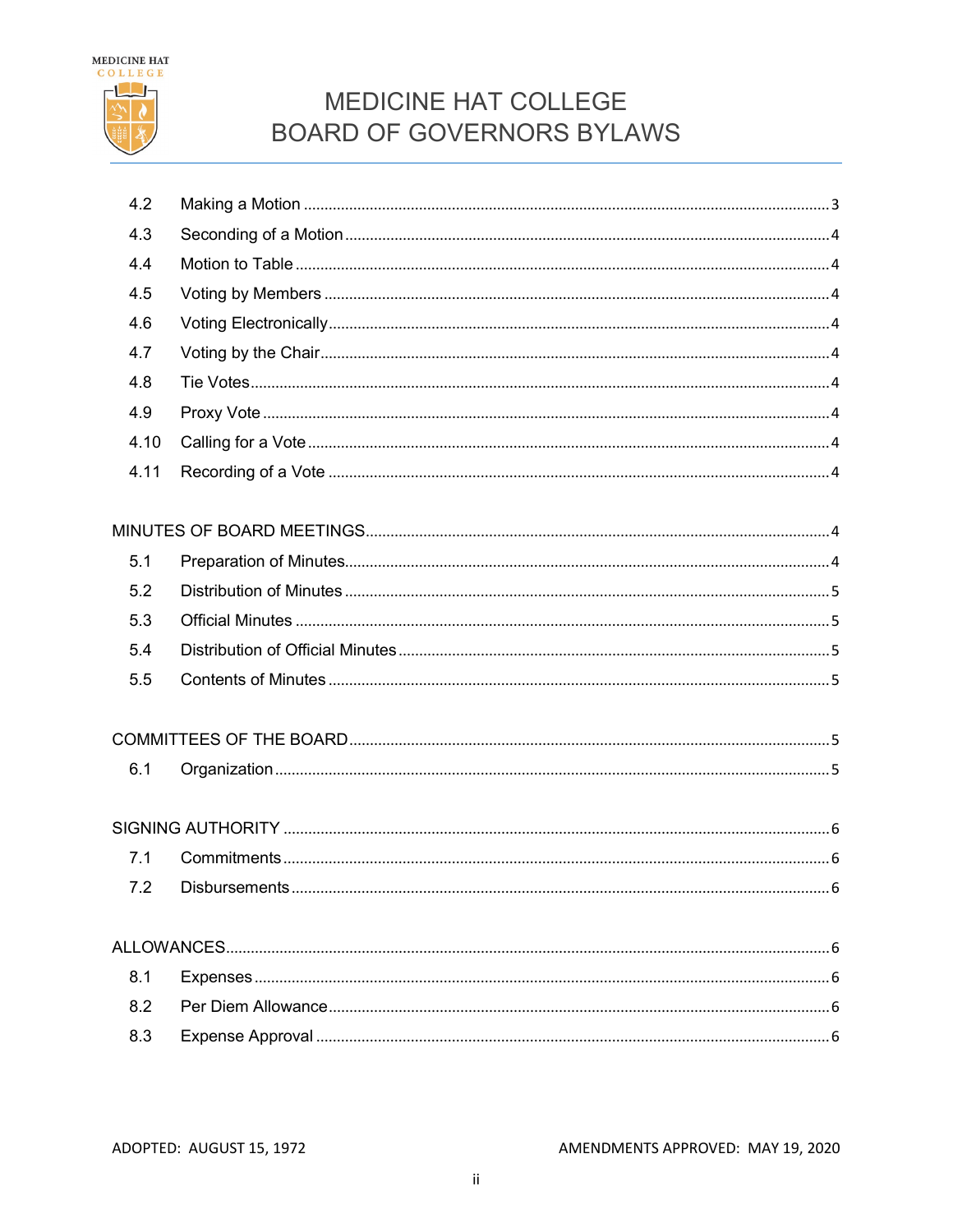

| 10.2 |  |
|------|--|
| 10.3 |  |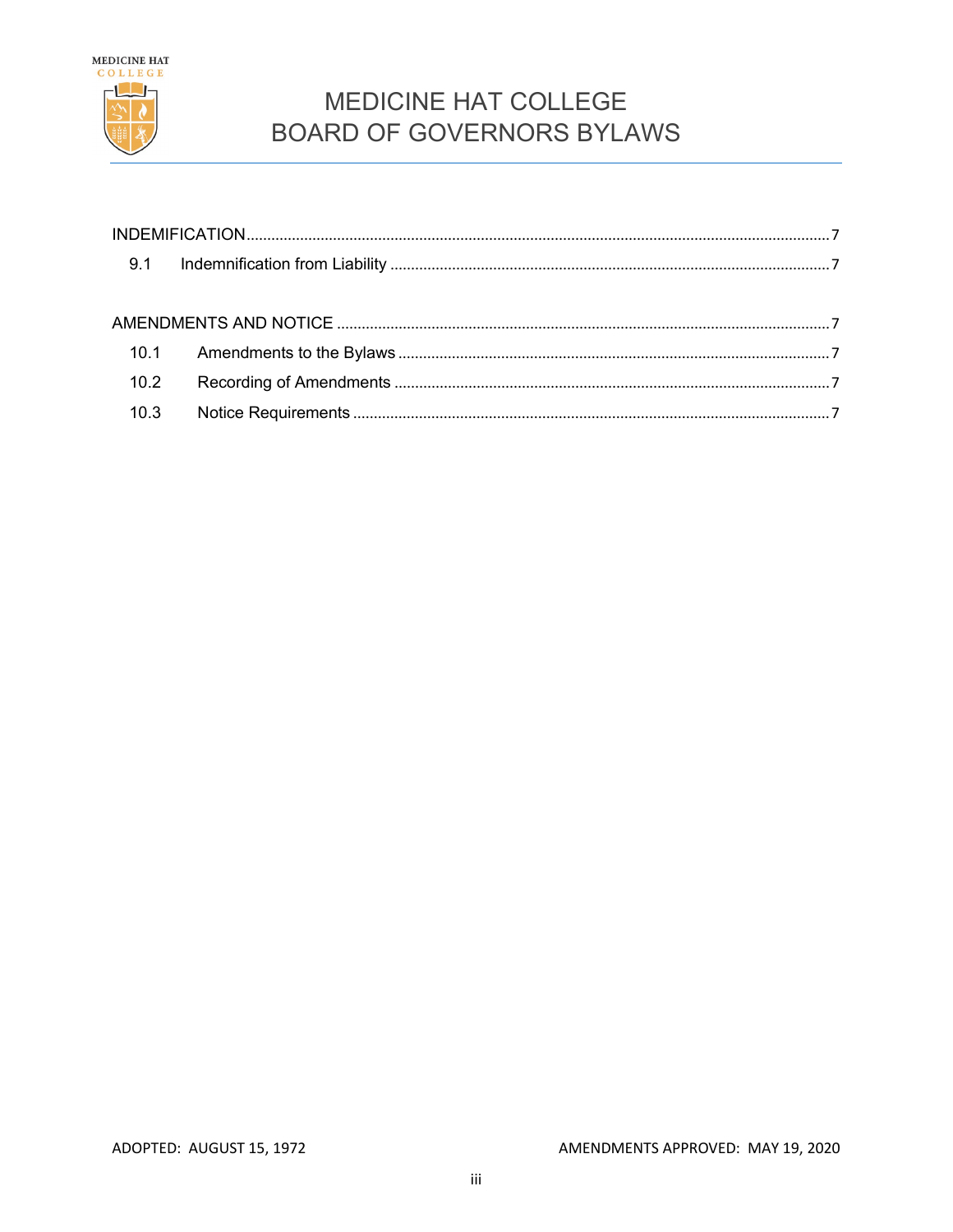

## <span id="page-3-0"></span>**PREAMBLE**

It is the express intention of the Board of Governors of Medicine Hat College that these bylaws will at all times be in compliance with its governing legislation – the *Post-secondary Learning Act* – and all amendments thereto. Where changes to legislation place any bylaw in conflict with current legislation, the terms of the legislation will supersede the bylaw.

## <span id="page-3-1"></span>MEMBERS OF THE BOARD OF GOVERNORS

As determined by the *Post-secondary Learning Act*, members of the Board of Governors of Medicine Hat College are appointed by an Order-in-Council from the Lieutenant Governor or by Ministerial Order from Alberta Advanced Education.

#### <span id="page-3-3"></span><span id="page-3-2"></span>1.1. Officers of the Board of Governors

#### 1.1.1 Chair

As determined by the Post-secondary Learning Act, a member of the Board of Governors of Medicine Hat College is appointed as chair by an Order-in-Council from the Lieutenant Governor of Alberta.

#### <span id="page-3-4"></span>1.1.2 Vice- Chair

The board shall elect one of its members as vice chair for a term of up to two years. The vice chair shall be eligible for re-election. In the absence of the chair, the vice chair shall perform all the functions of the chair and shall have all the powers as outlined in the *Post-secondary Learning Act* relating to a college board chair.

## <span id="page-3-5"></span>HOLDING OF BOARD MEETINGS

#### <span id="page-3-6"></span>2.1 Regular Meetings

The Board of Governors shall, with the exception of July and August, convene at least once per month, unless cancelled by a majority vote of its members. Regular meetings of the Board of Governors shall be open to the public.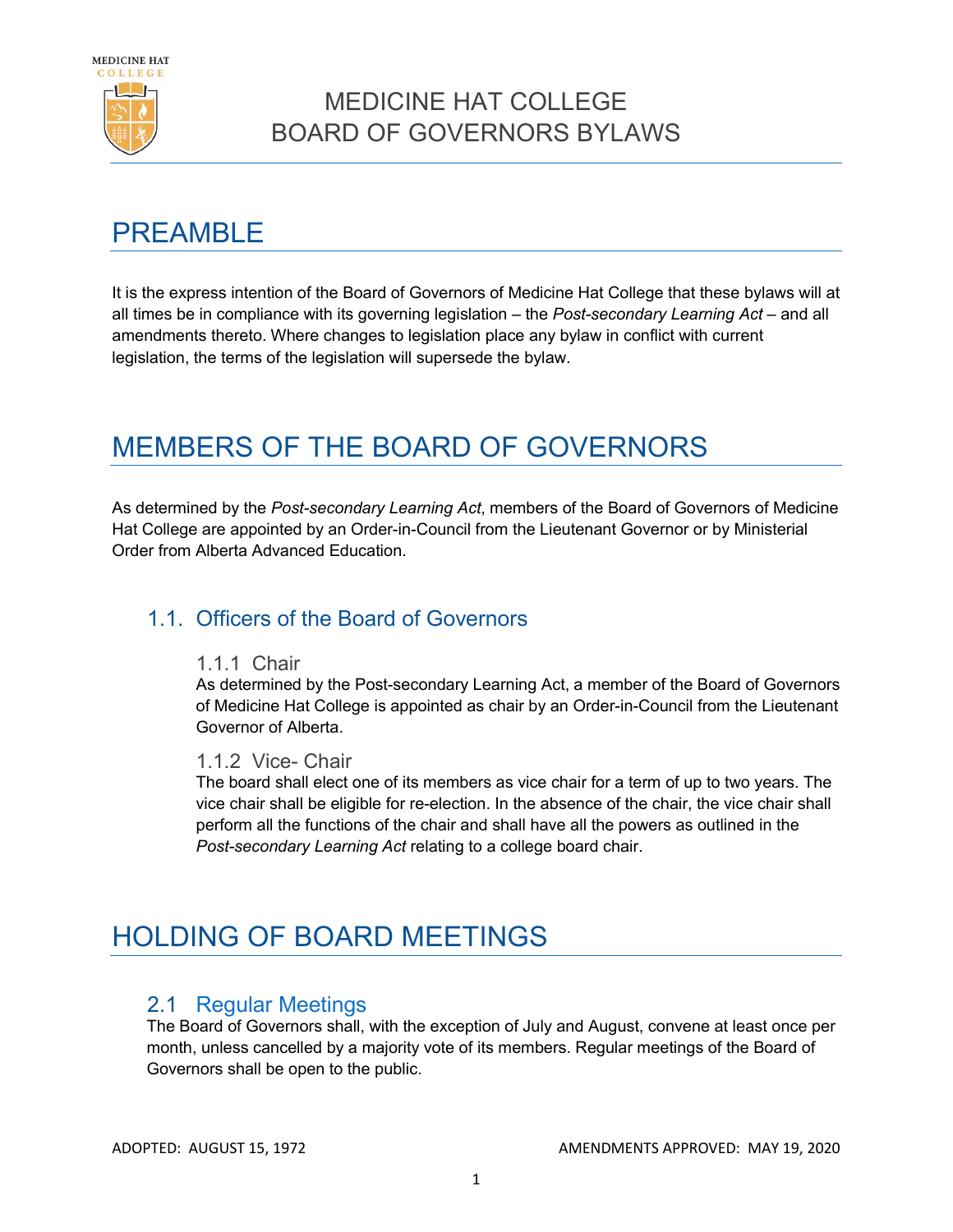

### <span id="page-4-0"></span>2.2 Closed Meetings

Closed meetings of the Board of Governors may be held at the discretion of the Board to deal with confidential matters. Any regular meeting may be declared closed to the public at any time by a motion carried by the Board.

#### <span id="page-4-1"></span>2.3 In-Camera Meetings

In-Camera meetings of the Board of Governors may be held at the discretion of the Board to deal with confidential matters with only Board Members present.

#### <span id="page-4-2"></span>2.4 Special Meetings

Special meetings of the Board of Governors may be held at the discretion of the Board and are open to the public. Only the item(s) for which the meeting was called may be ratified or confirmed during the proceedings taken at such meeting.

#### <span id="page-4-3"></span>2.5 Time of Meetings

Meetings of the board may be called by the chair at any time on at least 48 hours' notice to the members. Notice of meetings shall specify the date, time, and place of the meeting.

By motion, the board may establish a regular meeting to be held at a predetermined date and time. No notice to members is required for regular meetings so established.

#### <span id="page-4-4"></span>2.6 Attendance at Meetings

Members of the Board of Governors are expected to attend each of the regular meetings as scheduled.

#### <span id="page-4-5"></span>2.7 Waiver of Notice

The executive committee of the board may waive notice of meetings of the board in emergency situations.

#### <span id="page-4-6"></span>2.8 Absence at Meetings

Where a board member is absent for three consecutive regular meetings or more, the board, by majority vote taken at a meeting of which notice has been given to the member, may file a recommendation with the Lieutenant Governor of Alberta for the replacement of such member.

#### <span id="page-4-7"></span>2.9 Rules and Regulations

The board may, subject to the provisions of these bylaws, adopt rules and regulations for the conduct of its meetings.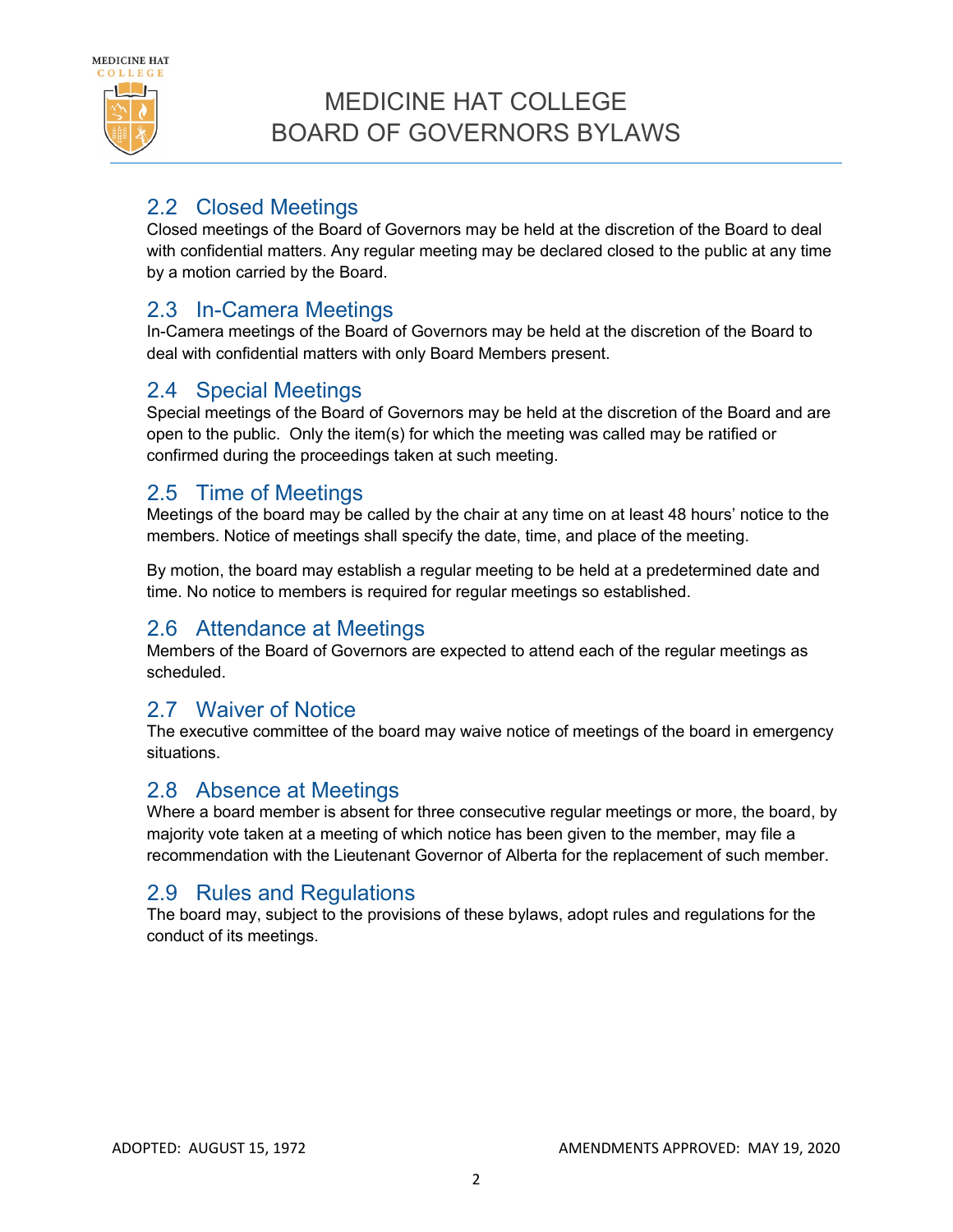

## <span id="page-5-0"></span>AGENDAS FOR BOARD MEETINGS

#### <span id="page-5-1"></span>3.1 Agendas for Meetings

An agenda shall be prepared for all meetings of the Board of Governors through policy as approved by the board.

#### <span id="page-5-2"></span>3.2 Items for Agenda

All items to appear on the agenda for meetings shall be approved by the Executive Committee.

### <span id="page-5-3"></span>3.3 Appearing before the Board

Any person or group may request an appearance before the Board of Governors. Such requests, including a statement of the reasons for the request, shall be filed with the secretary of the board who will inform the Chair.

#### <span id="page-5-4"></span>3.4 Items not on the Agenda

The board may consider such items that do not appear on the agenda, upon majority vote of its members.

#### <span id="page-5-5"></span>3.5 Form of the Agenda

From time to time, the board, by motion, may establish the order of business to be followed at their meetings.

#### <span id="page-5-6"></span>3.6 Distribution of Agendas for Meetings

Copies of the agenda and supporting materials shall be delivered to all board members not later than two working days prior to the date of the regular and/or closed meeting(s). Copies of the agenda for regular meetings shall be made available to the public by 10:00 a.m. on the scheduled date for this meeting.

In those instances where support materials cannot be prepared sufficiently early to meet the above schedule, such materials may be presented at the time of the board meeting upon approval of the chair.

## <span id="page-5-7"></span>MOTIONS AND VOTING AT BOARD MEETINGS

#### <span id="page-5-8"></span>4.1 Quorum

A majority of persons holding office from time to time as members of the board constitutes a quorum.

#### <span id="page-5-9"></span>4.2 Making a Motion

Any member of the board may make a motion for consideration.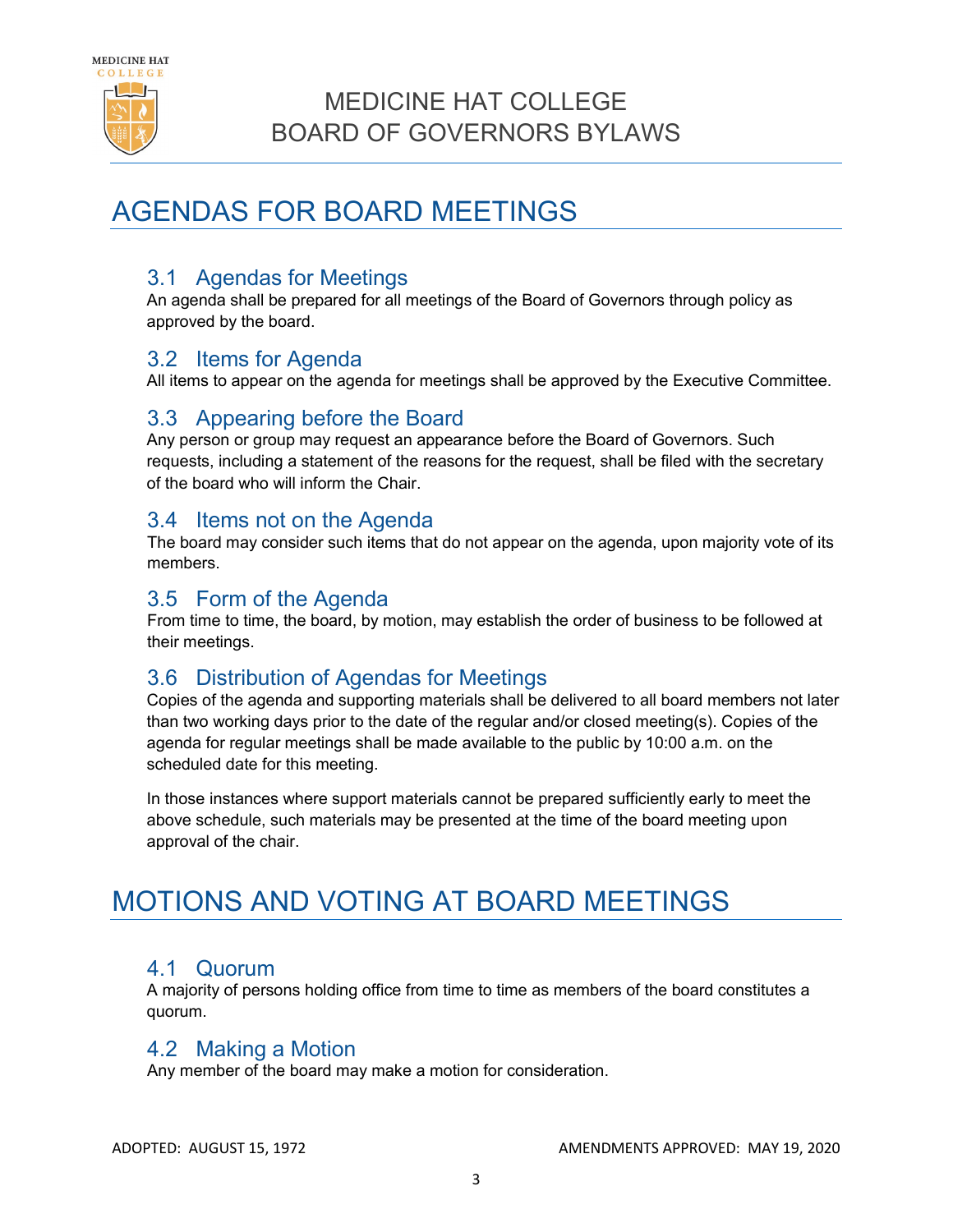

#### <span id="page-6-0"></span>4.3 Seconding of a Motion

No seconding of a motion is necessary for its consideration by the board.

#### <span id="page-6-1"></span>4.4 Motion to Table

A motion to table will take precedence over any and all preceding motions not having been formally voted upon.

#### <span id="page-6-2"></span>4.5 Voting by Members

At all meetings of the board, every question shall be decided by a majority of the votes cast on the question by a majority of the members present at a meeting of the board at which a quorum is present.

#### <span id="page-6-3"></span>4.6 Voting Electronically

The board may cast a vote electronically at the discretion of the chair.

A cover sheet, accompanied by the documentation distributed to board members upon which they based their decisions, is to be inserted into the official records of the board.

#### <span id="page-6-4"></span>4.7 Voting by the Chair

The chair shall have the same voting privileges as any member of the board. The chair shall not be permitted to cast a second vote to break a tie.

#### <span id="page-6-5"></span>4.8 Tie Votes

In case of a tie vote, the motion shall be considered defeated.

#### <span id="page-6-6"></span>4.9 Proxy Vote

No vote by proxy shall be allowed.

<span id="page-6-7"></span>4.10 Calling for a Vote

Only the chair may call for a vote on a motion.

#### <span id="page-6-8"></span>4.11 Recording of a Vote

When requested by any member of the board the secretary to the Board of Governors shall record the vote or abstinence from voting of such member.

# <span id="page-6-9"></span>MINUTES OF BOARD MEETINGS

#### <span id="page-6-10"></span>5.1 Preparation of Minutes

Minutes of the regular, closed and special meetings of the Board shall be prepared by the secretary to the Board of Governors.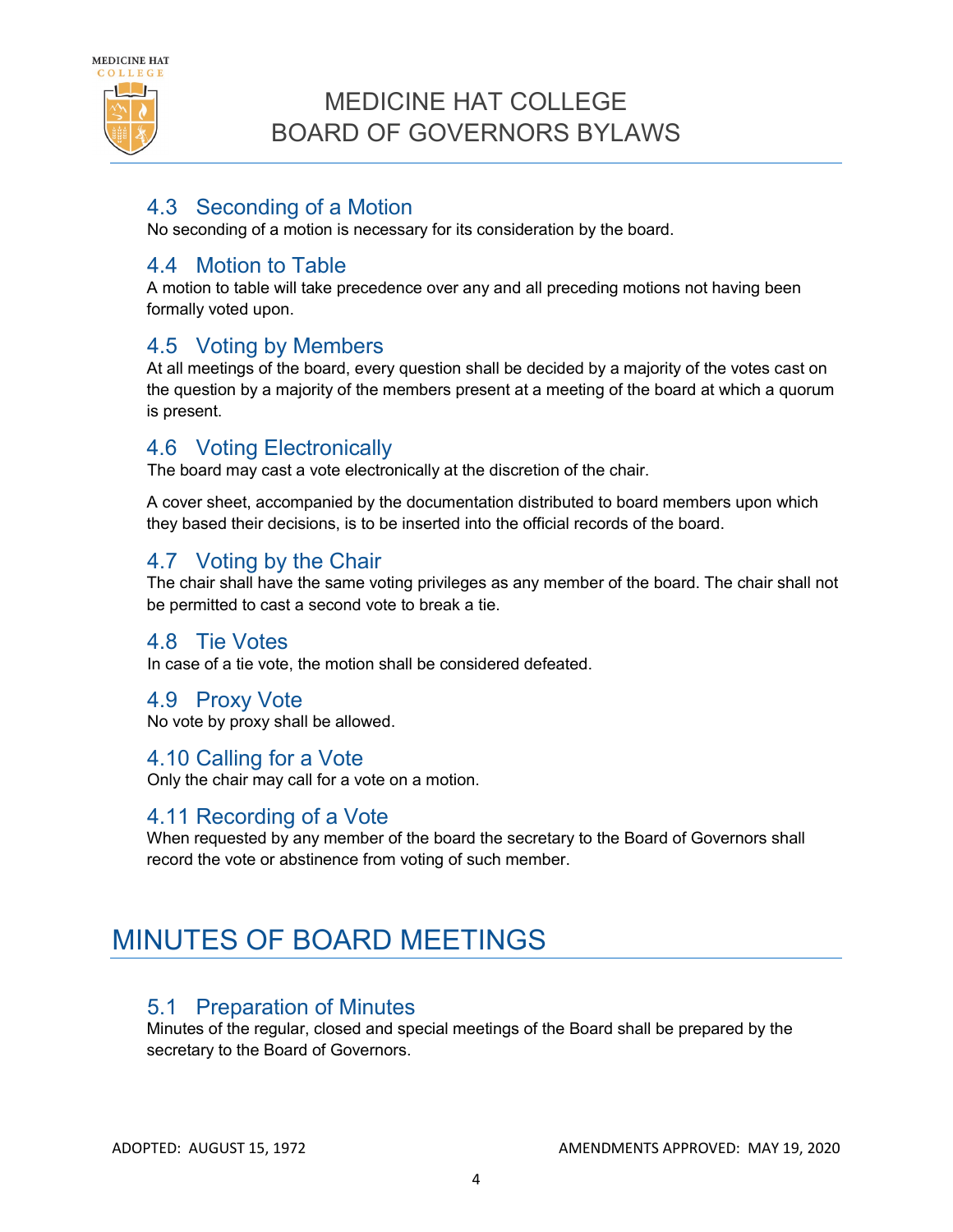

#### <span id="page-7-0"></span>5.2 Distribution of Minutes

Minutes of regular, closed and special meetings of the board shall be delivered to all board members prior to the next regular meeting of the board.

#### <span id="page-7-1"></span>5.3 Official Minutes

Minutes shall be considered official only when approved by the members present at the next meeting of the board.

#### <span id="page-7-2"></span>5.4 Distribution of Official Minutes

Only official minutes of regular and special meetings are considered to be public documents.

Copies of the official minutes shall be kept in the office of the secretary to the Board of Governors, and copies of the regular meetings shall also be kept on the Medicine Hat College internal electronic system(s).

#### <span id="page-7-3"></span>5.5 Contents of Minutes

Official minutes of the board shall contain the following information:

- **I** list of members present,
- date of meeting,
- **identification of substance of motion,**
- **actual wording of motion,**
- name of person making motion,
- action taken upon motion,
- **•** record of votes, when requested (refer to section 4.11),
- **such background material to the motion as is necessary for future reference.**

# <span id="page-7-4"></span>COMMITTEES OF THE BOARD

#### <span id="page-7-5"></span>6.1 Organization

The board may establish such special or standing committees as it from time to time determines and may dissolve, suspend, or re-establish such committees. The board shall define the powers, duties, and membership of the committee by policy and shall be governed by said policy as approved by the board.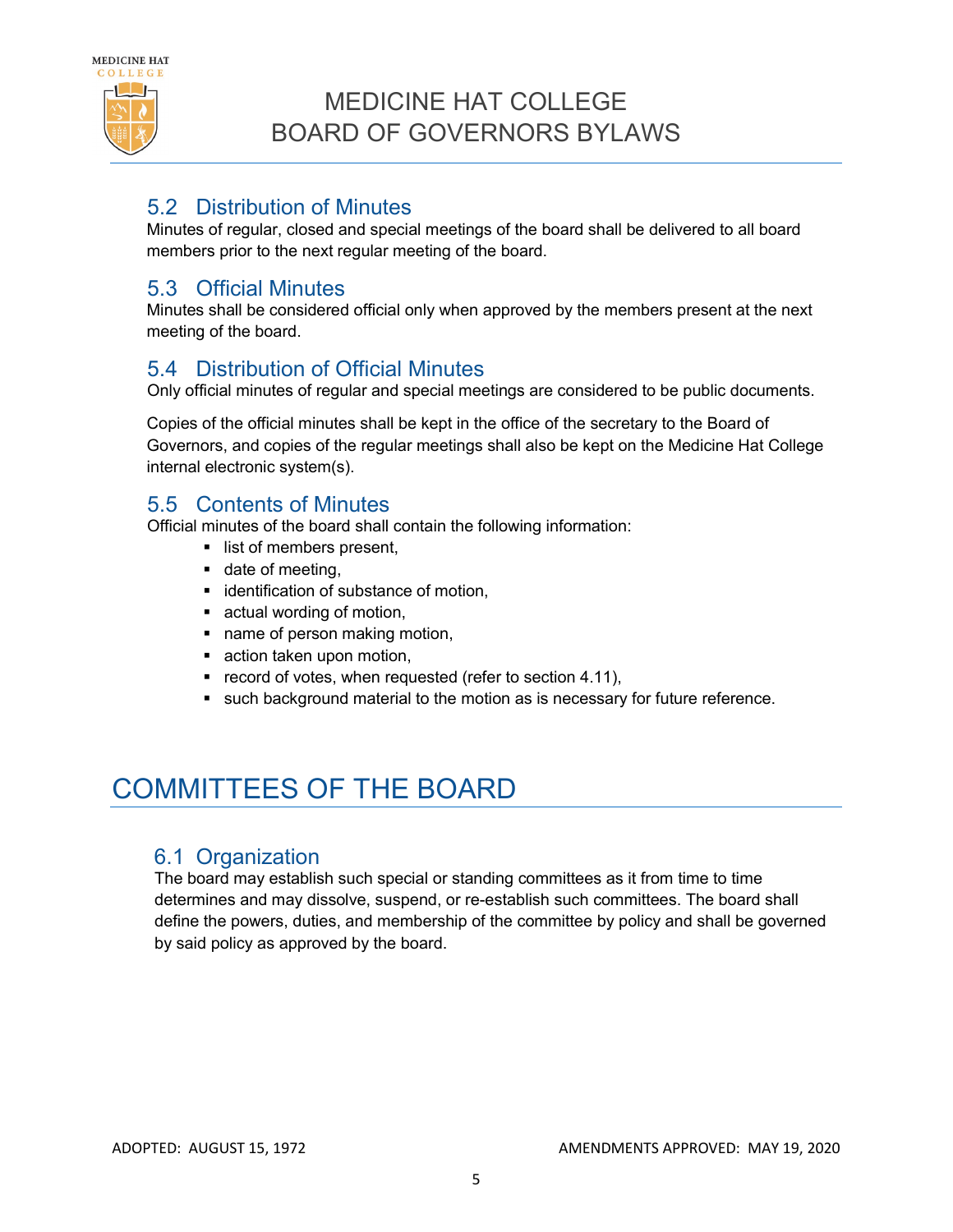

## <span id="page-8-0"></span>SIGNING AUTHORITY

#### <span id="page-8-1"></span>7.1 Commitments

The delegation of signing authorities for purchases and contractual commitments in keeping with the conduct of regular business affairs shall be governed by policy approved by the board.

#### <span id="page-8-2"></span>7.2 Disbursements

The board may establish appropriate policy and may delegate signing authority to efficiently manage the business affairs of the College.

Payment made from the funds of the board shall be by cheque or order signed by:

- an employee of the Board authorized by motion of the board to sign cheques and orders, and
- the chair or any other designated member by motion of the board.

By motion of the board, mechanical signature plates bearing the names of (2) designated signing officers may be employed for signing disbursement cheques.

## <span id="page-8-3"></span>ALLOWANCES

#### <span id="page-8-4"></span>8.1 Expenses

Any board member and designated college employee shall be entitled to college expense allowance to cover costs of travel, meals, accommodation and appropriate gratuities while engaged in authorized board business in accordance with existing college policy.

#### <span id="page-8-5"></span>8.2 Per Diem Allowance

Per diem allowance and honorariums shall be paid to board members while engaged in college business in accordance with policy established by the board.

#### <span id="page-8-6"></span>8.3 Expense Approval

The chair will authorize disbursement of all travel and per diem allowances to members of the board.

For any expenses incurred by the chair, the vice chair will authorize disbursement.